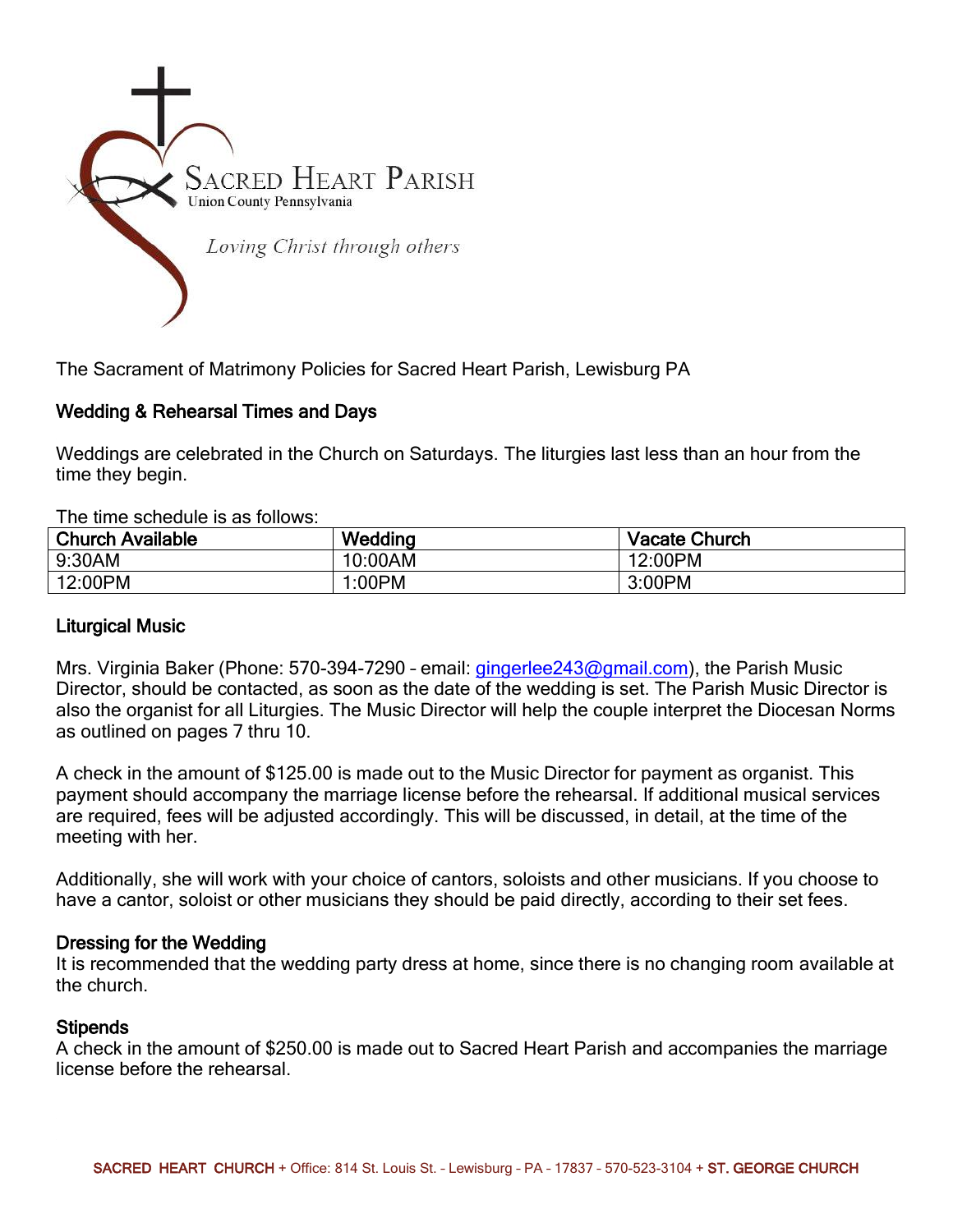

## Respect for the Church and the Sacrament

Because of the Sacred space – the church – and the sacred nature of the activity – the Sacrament of Matrimony – the following is stressed:

At the rehearsal and the Wedding Liturgy there is absolutely no smoking, drinking, of alcohol or gum chewing in any of the facilities or properties of the Parish. A spirit of quiet respect should be maintained at all times in the church proper.

A the end of the service, the receiving line, if the couple chooses to have one, must be in the Narthex of the Church (vestibule) or outside. It may not be held in the Nave (body) of the Church.

The use of rice, birdseed, confetti, flower peddles, balloons, etc. is not permitted.

### Photographer/Videographer

It is the responsibility of the couple to communicate these policies to the photographer.

The sanctuary is off limits during the marriage ceremony. The sanctuary is considered the raised platform in the front of the Church.

Care should be taken not to block the view of the guests in attendance.

Pictures may be taken in the Sanctuary after the ceremony. However, no furniture may be moved or used as a prop in any way.

The wedding party must be out of the church by 12:00PM for the 10:00AM Wedding and 3:00PM for the 1:00PM Wedding.

### **Florists**

It is the responsibility of the couple to communicate these policies to the florist.

The church is available at 8:00AM for weddings at 10:00AM and 12:00PM for weddings at 1:00PM.

A large arrangement of flowers may be placed in front of the altar on the floor, not to be higher than the altar table: Or on the two sides of the sanctuary on pedestals. Nothing may ever be placed on the altar.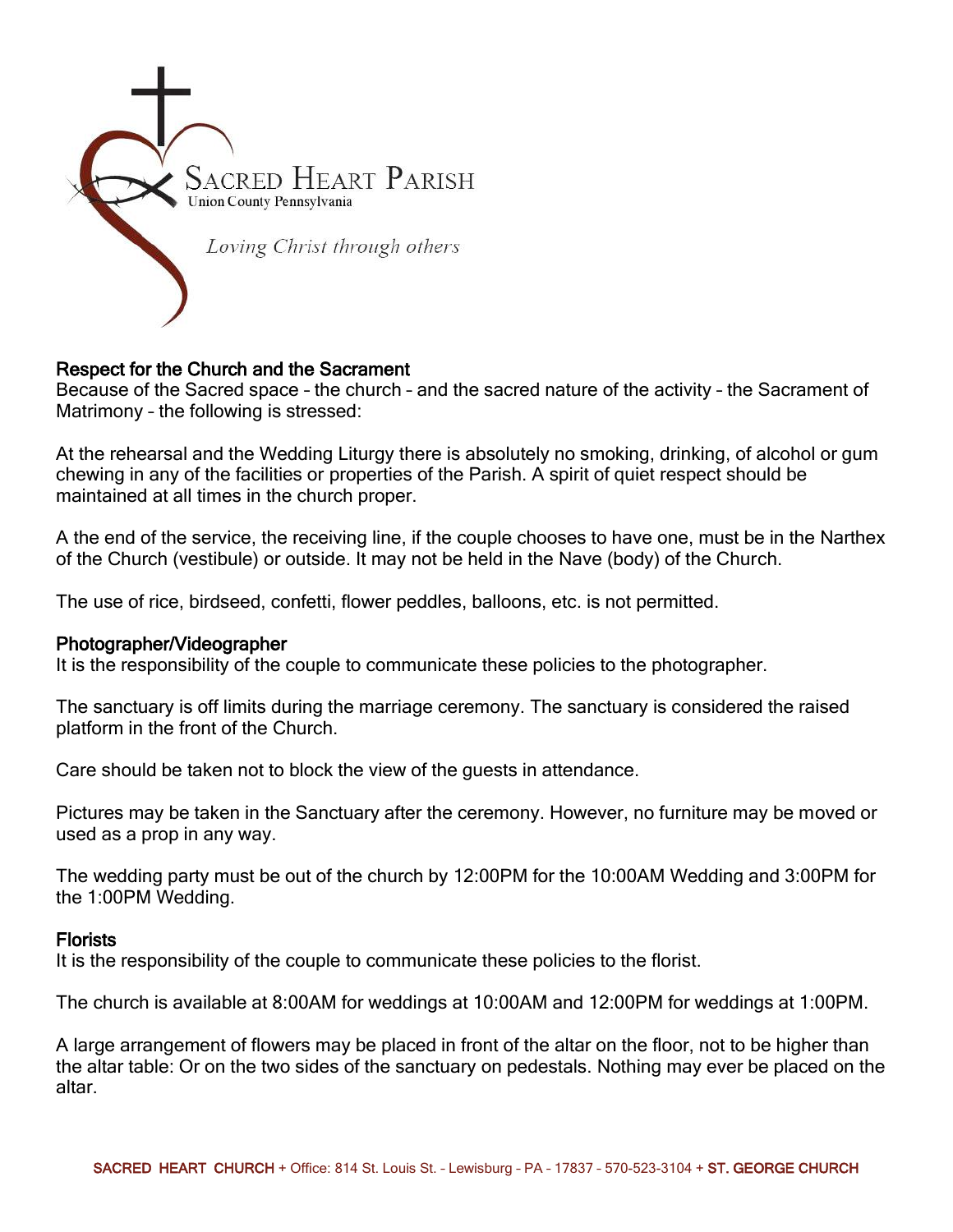

Pews may be decorated with bows or flowers but must be applied with rubber bands or string. No Tape.

Candles, other than those already in the sanctuary, are not permitted because of fire regulations.

Aisle "Runners" are not permitted because of liability.

Flower pedals may not be strewn and balloons and artificial flowers may not be used as decorations.

Seasonal decoration and flowers, placed by the parish, may not be moved or altered in any way.

It is recommended that the flowers, placed in the sanctuary, remain in the church as a gift from the bride for the weekend liturgies.

Flowers are not permitted during the penitential season of Lent.

Call the parish office (570-523-3104) if you would like ideas about flower placement.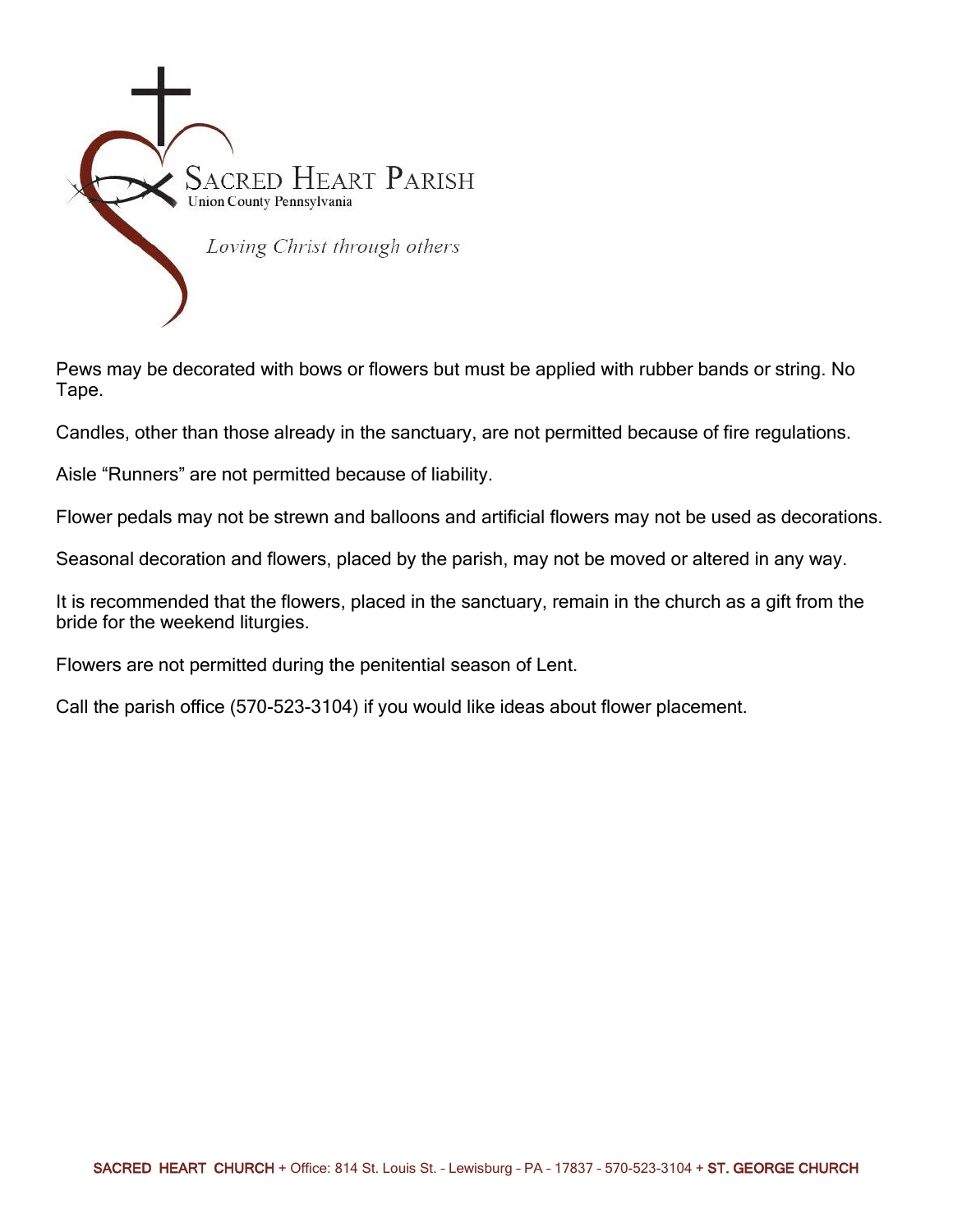

# The Wedding Booklet (Optional)

The couple may wish to provide a wedding booklet for guests. The following is the format for the Liturgy:

| The Rite for celebrating Matrimony During Mass   | The Rite for Celebrating Matrimony Outside Mass |
|--------------------------------------------------|-------------------------------------------------|
| <b>Introductory Rites</b>                        | <b>Introductory Rites</b>                       |
| Prelude                                          | Prelude                                         |
| Processional - Instrumental                      | Processional - Instrumental                     |
| Hymn - Glory to God in the Highest - Cantor will | No Hymn                                         |
| Sing.                                            |                                                 |
|                                                  |                                                 |
| <b>Liturgy of the Word</b>                       | Liturgy of the Word                             |
| <b>Old Testament Readings</b>                    | <b>Old Testament Readings</b>                   |
| <b>Silent Reflection</b>                         | <b>Silent Reflection</b>                        |
| <b>New Testament Reading</b>                     | <b>New Testament Reading</b>                    |
| <b>Silent Reflection</b>                         | <b>Silent Reflection</b>                        |
| <b>Gospel Acclamation</b>                        | <b>Gospel Acclamation</b>                       |
| Gospel                                           | Gospel                                          |
| Homily                                           | Homily                                          |
|                                                  |                                                 |
| <b>Rite of Marriage</b>                          | <b>Rite of Marriage</b>                         |
| Introduction                                     | Introduction                                    |
| <b>Exchange of Vows</b>                          | Exchange of Vows                                |
| <b>Blessings of Rings</b>                        | <b>Blessings of Rings</b>                       |
| <b>General Intercessions</b>                     | <b>General Intercessions</b>                    |
| N/A                                              | <b>Nuptial Blessings</b>                        |
|                                                  |                                                 |
| <b>Liturgy of the Eucharist</b>                  | N/A                                             |
| Preparation of the Altar and Gifts               | N/A                                             |
| <b>Eucharistic Prayer</b>                        | N/A                                             |
| The Lord's Prayer                                | N/A                                             |
| <b>Nuptial Blessing</b>                          | N/A                                             |
| Sign of Peace                                    | N/A                                             |
| <b>Communion Procession</b>                      | N/A                                             |